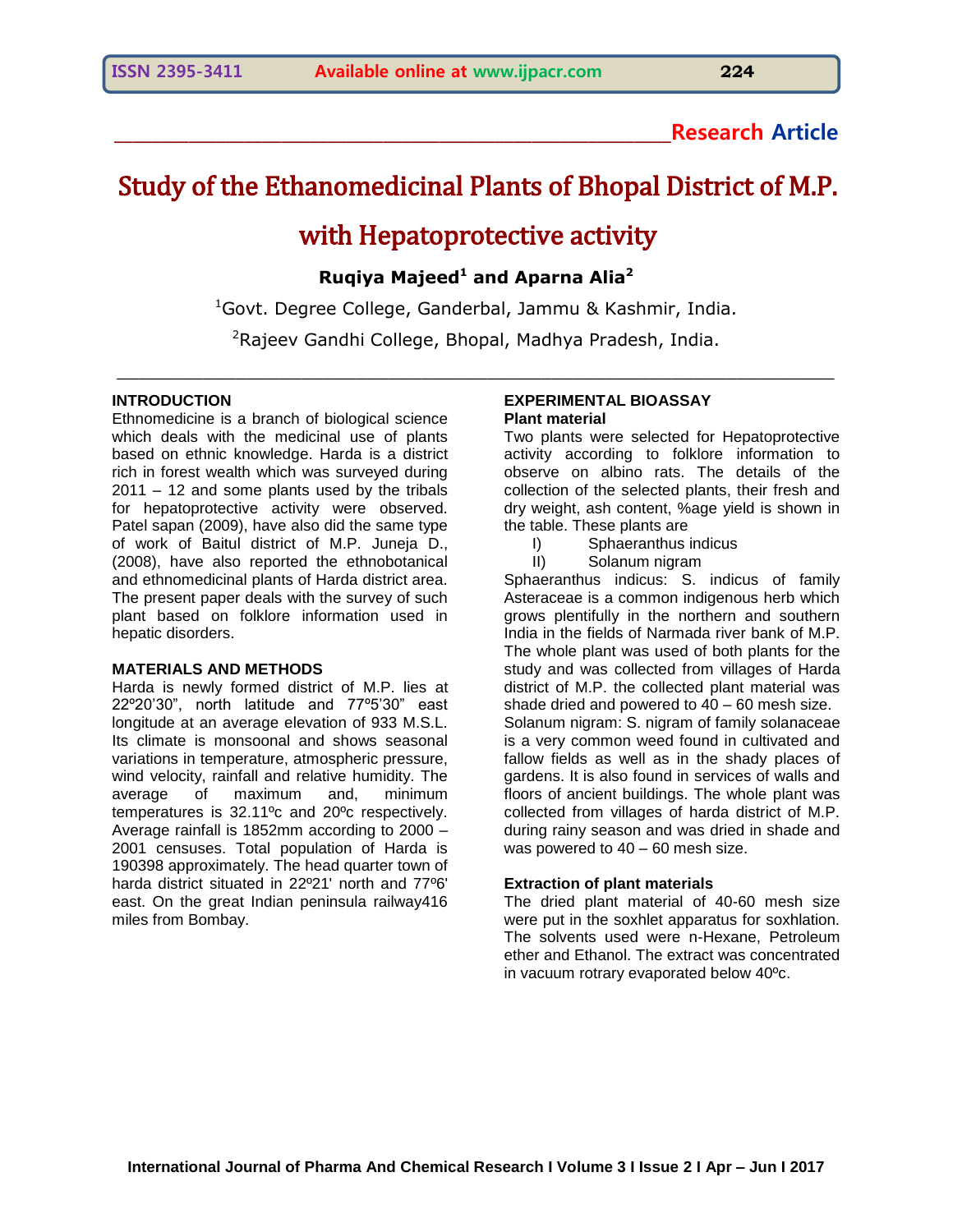| S. no. | Name of plant           | <b>Parts</b><br>used | Dry Wt. of<br>plant<br>material | Wt. of<br>extract<br>obtained | % yield<br>οf<br>extract | Wt. of<br>material<br>before<br>burning | % yield<br>ash<br>content |
|--------|-------------------------|----------------------|---------------------------------|-------------------------------|--------------------------|-----------------------------------------|---------------------------|
|        | Sphaeranthus<br>indicus | Whole<br>plant       | $205$ qm                        | $7.22$ gm                     | 3.52                     | 5qm                                     | 40%                       |
| 2.     | Solanum nigram          | Whole<br>plant       | 209 <sub>am</sub>               | 5.45gm                        | 1.6                      | 5qm                                     | 43.8%                     |

#### **Protective effect of extract on Carbon tetrachloride induced different biochemical parameters in the serum of rats.**

| <b>Parameter</b>                                | Group-I control<br>with LP only | Group - II LP<br>$+CCL4$ | Group - III<br>$LP+CCL4+CF$ 50<br>mg/kg b.w. | Group-IV<br>$LP + CCL4+CF$<br>100mg/kg b.w. | $Group - V$<br>$LP + CCL + CF$<br>200mg/kg b.w. | Silymerin<br>100mg/kg b.w. |
|-------------------------------------------------|---------------------------------|--------------------------|----------------------------------------------|---------------------------------------------|-------------------------------------------------|----------------------------|
| Aspartate<br>transaminase%                      | $22.42 \pm 0.86$                | $35.72 \pm 1.48$         | $32.92 \pm 1.30$                             | 25.68±1.20                                  | $23.79 \pm 1.20^*$                              | 24.64±1.28                 |
| Alanine<br>transaminase%                        | $25.12 \pm 1.54$                | $63.20 \pm 2.98$         | $56.20 \pm 2.68$                             | $40.28 \pm 2.14$                            | $29.98 \pm 2.16^*$                              | $26.98 \pm 2.61$           |
| Alkaline<br>phosphatase %                       | 69.84±3.82                      | $122.32 \pm 3.42$        | $120.40 \pm 3.40$                            | $85.30 \pm 3.40$                            | 78.40±3.52*                                     | 75.08±3.14                 |
| Total protein<br>$(mq/100qm$ serum)             | $6.82 \pm 0.46$                 | $4.28 \pm 0.18$          | $4.92 \pm 0.26$                              | $5.42 \pm 0.44$                             | $5.96 \pm 0.43^*$                               | $6.14 \pm 0.40$            |
| <b>Total lipid</b><br>$(mg/100g \text{ serum})$ | 128.46±5.62                     | 252.78±8.92              | $234.82 \pm 7.42$                            | $182.24 \pm 6.12$                           | $146.42 \pm 5.14^*$                             | $138.24 \pm 5.22$          |
| Triglycerides                                   | $8.18 \pm 0.62$                 | $14.12 \pm 1.62$         | 14.02±1.38                                   | $12.96 \pm 1.16$                            | $9.24 \pm 0.55^*$                               | $9.02 \pm 0.52$            |
| Cholesterol<br>(mg/100gm serum)                 | $62.38 \pm 3.21$                | $101.02 + 5.24$          | $93.14 \pm 5.12$                             | $81.62 + 4.14$                              | 78.69±4.08*                                     | $63.21 \pm 4.12$           |
| Phospholipid<br>$(mq/100q \text{ serum})$       | 119.30±6.84                     | 250.32±12.08             | 214.22±10.08                                 | 156.28±8.02                                 | $140.24 \pm 8.32**$                             | 146.30±8.64                |

\*P<0.50 as compared to group - I

\*\*P<0.10 as compared to group – II (value are mean  $\pm$  SE from 6 animals in each group)

The effect of plant extracts on different biochemical parameters in the serum of rats. The data presented in the table revealed the decrease level of serum transaminase in the animals treated with plant extracts.this may be due to the stabilization of plasma membrane and hepatoprotection against the effect of  $CCL<sub>4</sub>$  and decreased ALP concentration which evidences the normal functioning of the hepatic cells.

#### **REFERENCES**

- 1. Kirtikar KR, Basu BD. Ocimum sanctum in Indian Medicinal studies on Triterpines. Ph.D. Thesis,, University of Madras Plants. Allahabad: Basu,LM., 1933; 3:1965. 1988.
- 2. Nadkarni AK. Nadkarni's Indian Materia Medica. Bombay: Popular Book Depot, 1954: 868. 8.
- 3. Singh TJ, Gupta PD, Khan SY, Misra KC. Preliminary pharmacological investigation of Ocimum sanctum. Ind J Pharmacy 1970;32:93-4.
- 4. DhawanBN, Patnaik GK, Kulsherestha DK, Sarin YK. Absence of hepatoprotective activity in Laqotis

cashmiriana, an adulterant to Picrohiza kurrooa. Ind J Pharmacy 1991;23:121-2.

- 5. Balta SK, Santkumari G. The antifertility effect of Ocimum sanctum and Hibiscus rosasinensis. Ind J Med Res 1971;59:777-81.
- 6. Reitman S, Frankel S. Colorimetric method for the determination of serum glutamic oxaloacetic and glutamic pyruvic transminases. Am J Clin Pathol 1957;28:56-63.
- 7. Wootton IDP. Microanalysis in medical biochemistry. London: J & A Churchil Ltd., 1974: 101.
- 8. Bhargava KP, Singh N. Antistress activity of Ocimum sanctum Linn. Ind J Med Res 1981;73:443-51.
- 9. Woodward GE, Fry EG. Determination of blood glutathione. J Biol Chem 1932;97:465.
- 10. Handa SS, Sharma A, Chakraborty KK. Natural products and plants as liver protecting drugs. Fitoterapia 1986;47:307-45.
- 11. Rajasekaran M. Antifertility and some pharmacological Vaishwanar I, Kowale CN. Effect of two ayurvedic drugs